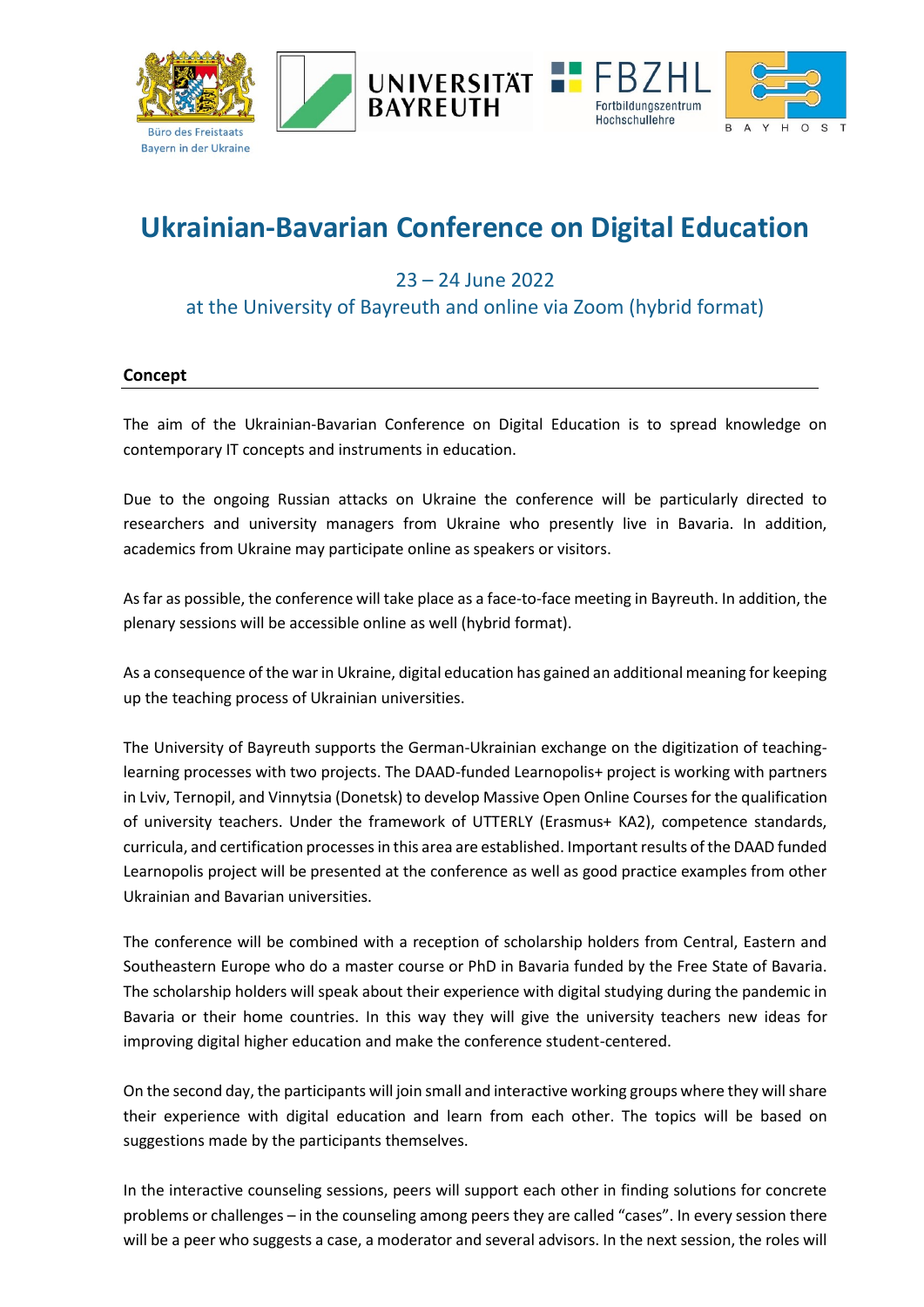be changed, so all participants should be willing to take on different roles. The moderator coordinates the counseling session and summarizes the most important results.

The peer-to-peer counseling does not aim at finding the one and only solution, but at providing peers with new ideas and possible courses of action as well as a different perception of their case.

## **The Organizers**

## **University of Bayreuth**

The University of Bayreuth supports the German-Ukrainian exchange on the digitization of teachinglearning processes with two projects. The DAAD-funded Learnopolis+ project is working with partners in Lviv, Ternopil, and Vinnytsia (Donetsk) to develop Massive Open Online Courses for the qualification of university teachers. The Learnopolis project is part of an intensive and diverse cooperation of the University of Bayreuth with Ukrainian partner universities that has been lasting for many years. The regional innovation potential of the environment of both universities is used for supporting the project.

Under the framework of UTTERLY (Erasmus+ KA2), competence standards, curricula, and certification processes in this area are established. The goal of this project is to contribute to the modernization of the higher education system in Ukraine by establishing regional centers and a Ukrainian network for teaching excellence in higher education.

#### **Contact person:**

#### **Nicolai Teufel**

Project manager "Learnopolis.net" Higher-educational training center (FBZHL) University of Bayreuth Bürocenter Bayreuth Süd (ehemals Zapf) Haus 4, Raum 4.2.10-11 Nürnberger Str. 38 95447 Bayreuth

Phone: +49 921 55-4638 E-Mail: [nicolai.teufel@uni-bayreuth.de](mailto:nicolai.teufel@uni-bayreuth.de) Website: [www.fbzhl.uni-bayreuth.de/en/index.html](http://www.fbzhl.uni-bayreuth.de/en/index.html)

#### **BAYHOST (Bavarian Academic Center for Central, Eastern and Southeastern Europe)**

The Bavarian Academic Center for Central, Eastern and Southeastern Europe (BAYHOST) promotes academic exchange between Bavaria and countries in Central, Eastern and Southeastern Europe. BAYHOST supports Bavarian universities and universities of applied science through its specific competencies; by supporting their collaboration with academic organizations in its partner countries and by establishing new partnerships.

The promotion of cooperation in research and teaching as well as the distribution of knowledge about the higher education system in Ukraine form a focus of BAYHOST's work.